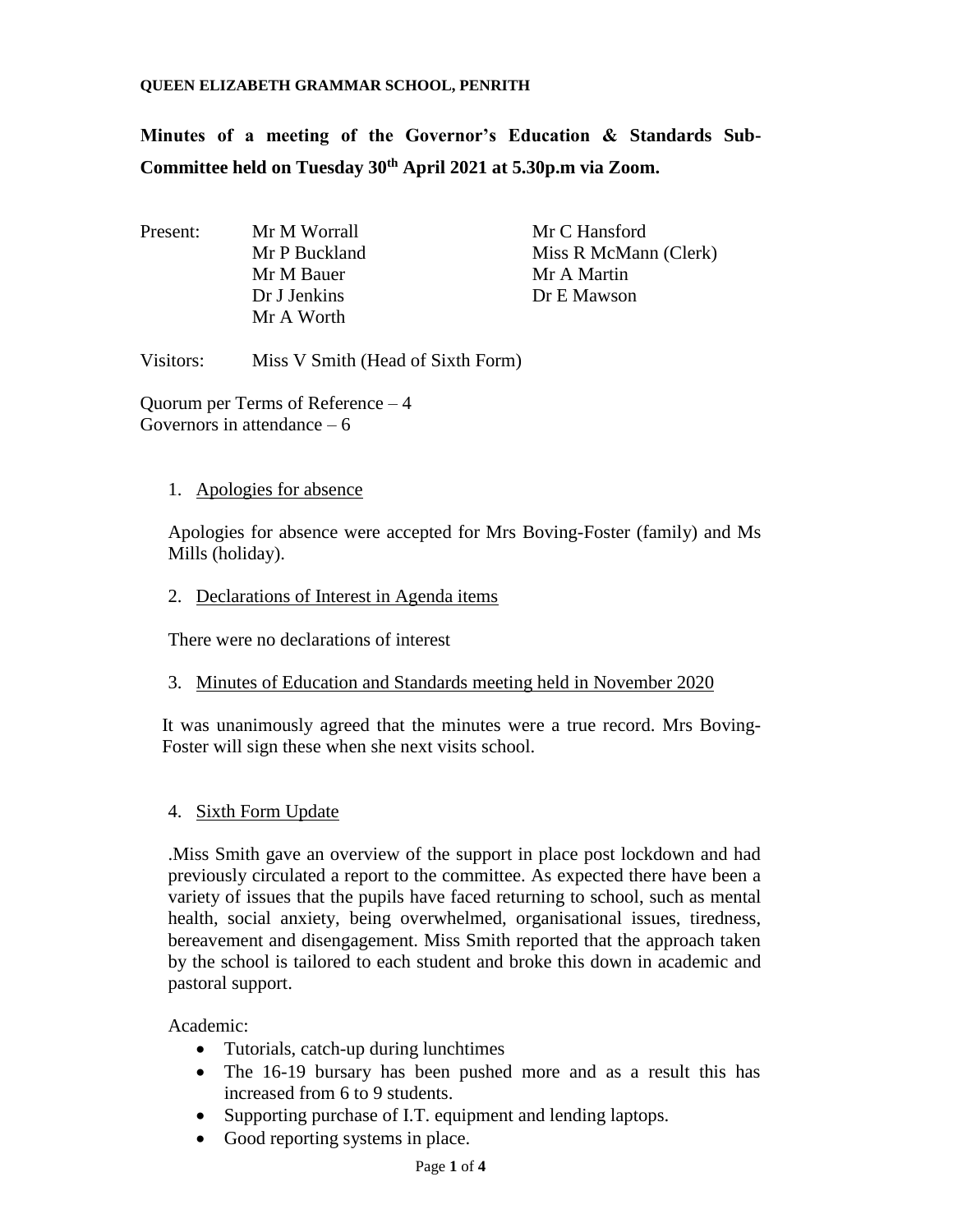- Staff mentors in place (staff are willing to do this).
- Support from SENCo.

Pastoral:

- Variety to offer and using support services such as Eden Mind offering a six week course and bereavement services. It is tailored to the need of each child.
- Wednesday afternoon yoga sessions have been well received.
- Generic resources are being shared with tutors.

Miss Smith concluded that there is no quick fix and this will be an ongoing process of assessing students and putting in place appropriate support where required. Questions and comments were invited:

- *To what extent are there issues and who are the referrals coming from – the students themselves, staff, parents (MB)?* A lot of the students needing support had already been identified prior to the last lockdown which has made things slightly easier this time around. There are more staff referrals than there are from parents (VS).
- *Additionally, feel that it is important to tell students that it is not out of place to be overwhelmed and to stick with it (MB).* That is a message that is going out and will continue to relay it. On the whole the students have coped really well and those affected the worst are responding to intervention (VS).
- *Thanks for the update. At such a crucial time in a young person's life, has the impact of Covid-19 changed the ambitions of the students (JJ)?*  Students are still ambitious, with a decent success rate at OxBridge / obtaining multiple university offers. There have been problems with universities, particularly with medical and vet courses and these sorts of problems are affecting the confidence of students. Additionally, there have been far more enquiries about apprenticeships. The gap year programme is currently suspended. However, the hope is to put on a really great last day and prom this year and students cab experience all the normal rites of passage (VS).
- *Thanks for all your work. How are you planning to help catch-up with extra-curricular activities (MW)?* The students have been very savvy, finding ways to do things virtually. The school is sign-posting events and the hope is to have these things back up and running as soon as it is safe to do so. The belief is that Sixth Form is very much an experience as an enabler for the future (VS).
- *Are there any students that have dropped off the radar (MW)?* There has been 1 student who could not continue. There are times when students can be difficult to contact but taking a tenacious approach whereby it is in fact easier for a student to simply reply to an email before they are telephoned or parents contacted. Also very grateful to staff as any issues are very quickly passed up to be dealt with (VS).
- *Has there been less inclination for students to share the pressures they have been under and is there anything would continue to do postlockdown (CH)?* Lockdown has had the Ostrich effect on some and these students have been helped. However, these problems would still have arisen in any case. Support measures have always been in place but not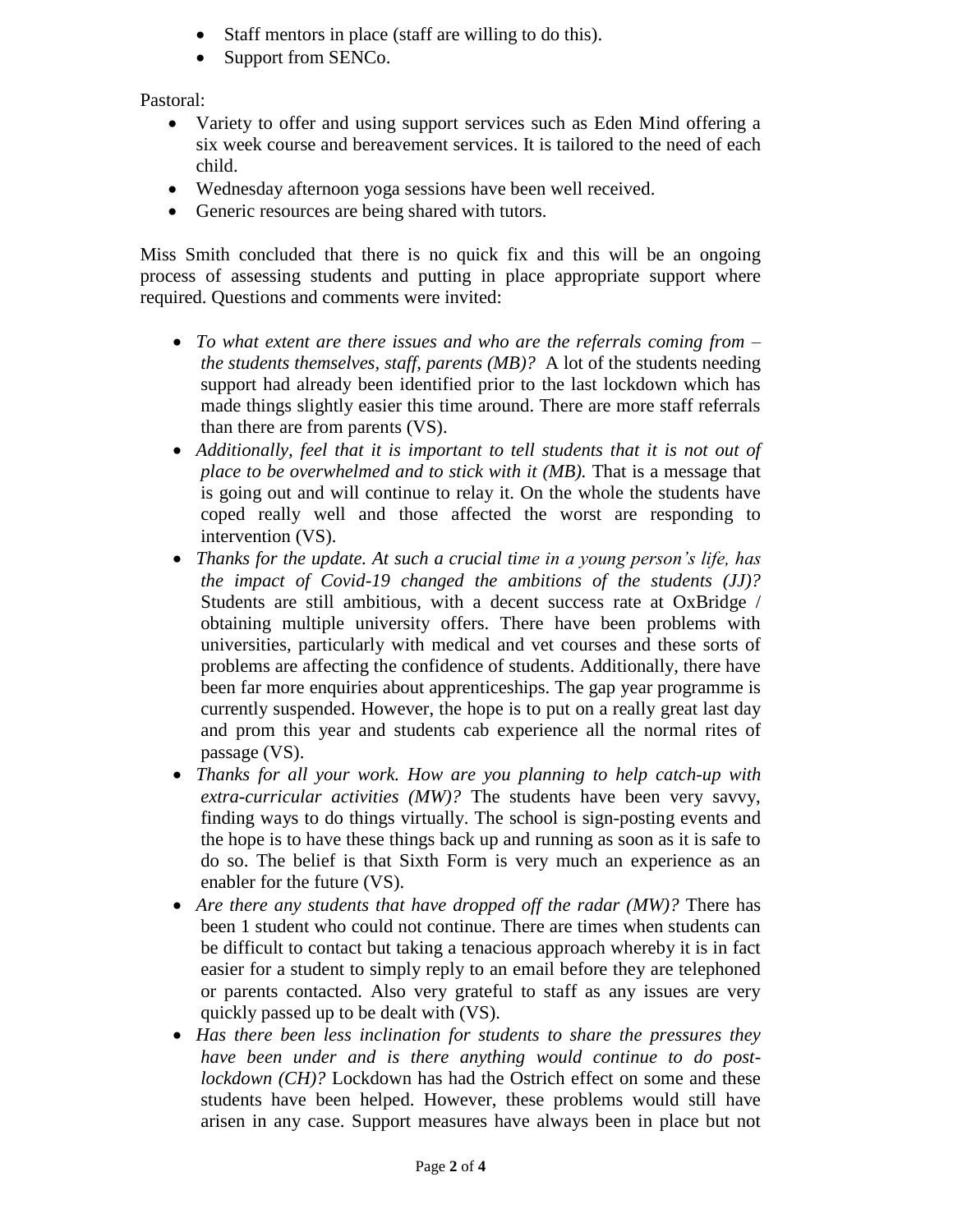utilised as much. The increase in communication has been a wonderful thing and will keep building on this.

Mr Hansford thanked Miss Smith for taking the time to attend and that her work is appreciated and she left the meeting.

# 6. Catch-up Funding Update

Dr Mawson gave a PowerPoint presentation (Appendix A) which gave an overview as to how things are progressing, particularly with 'MyTutor'. In addition to the presentation, the following was highlighted:

- The 74% attendance figure reflects the fact that two students have not attended and in comparison to other schools this is quite a high attendance rate.
- Feedback from tutors enables things to be built into school lessons which will benefit all children.
- This is seen as an ongoing programme
- There has been lots of positive feedback from parents and children. This is all the more significant as there was some reluctance from some to begin with.
- Only part-way through the programme and this will roll into next year and beyond and other students will be identified.

Questions and comments were invited:

- *Have there been issues with quality and monitoring given this is external to the school (MW)?* There have been one or two issues but the feedback is usually really quick – can log in and watch the lessons. Parents are also really good at keeping in touch. Whilst a lot of the tutors are university students, they are heavily vetted and are of high quality. Connectivity can also be an issue (EM).
- *Perhaps too early to evaluate but are there any areas where you feel money spent has not worked (JJ)?* The biggest spend is on MyTutor and would not change that. The biggest frustration is those who are not attending when an investment has been made. However, the school is proactive and attendance is monitored (EM).
- *Is there going to be some more funding so that this can continue (CH)?* There will not be as much funding, but some can be carried over and can bank hours for next year (EM).

Thanks were given to Dr Mawson for her report.

7. Headteacher's Update

Mr Buckland reported that the return to school after the break is still as per the pre-Easter Covid measures as there has been no update from the Government. The challenge with this is that as things open up in the wider community, it is more difficult to maintain standards. However, the good weather has made things easier.